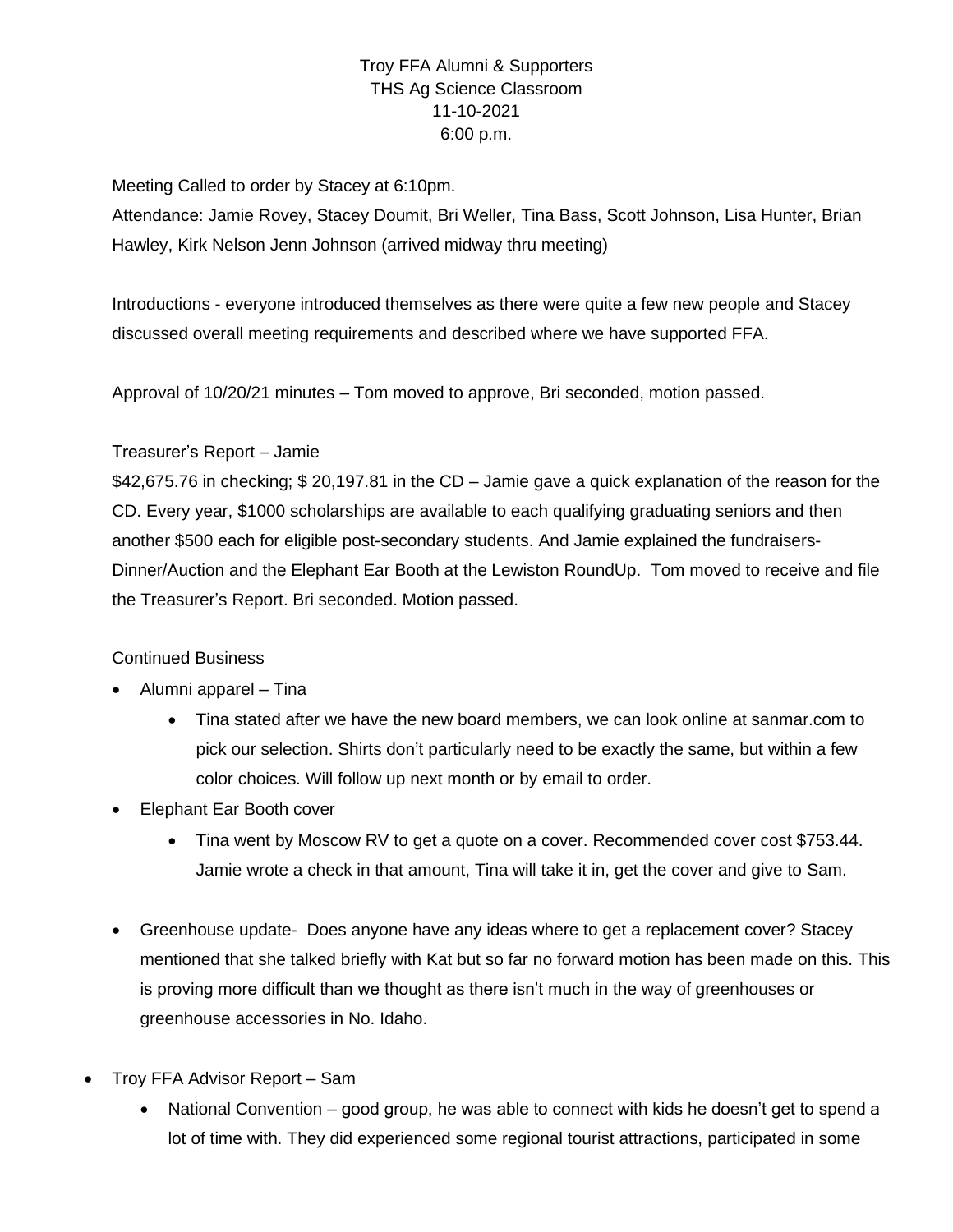General Sessions, including some Awards Ceremonies and visited the Industry and Collegiated Expo. Katy Doumit did not get elected to a National Office but was able to spend the remainder of the week with the chapter. Isaiah Raasch performed a solo with Joshua Nelson introducing him during one of their performances as National Chorus members.

- The chapter will be going bow collecting for wreaths on Nov 14; meeting at 9 a.m.
- Thanksgiving potluck meeting is Nov 15- each class will bring food.
- National Association of Educators Convention in New Orleans, leaving Nov 29- lots of educator workshops to attend.
- December 13 will be their December chapter meeting.
- Welders update- they are here and they are building brackets to mount them per recommendations from the representative who delivered them. Tom asked if it would be better for Alumni to just purchase the brackets? Sam said they already built them.
- Student Teacher- Tanner Ferry will be joining the classroom Spring semester through mid-April.
- Plasma cutter update- the part was sent, Sam installed it. It works!
- New Business
	- 2022 date for dinner/auction? Last year we had it May 22, do we want to have it around the same weekend, May 21? Both the 20/21 (State Track Finals) and 13/14 District Finals weekends have possible track conflicts. Tentatively Lisa moved to hold Saturday May 14<sup>th</sup>, as long as there is no conflict (Stacey is going to check with Marilyn for availability of the hall). Jenn seconded. Motion passed.
	- Bylaws updates see below last meeting we made the addendum and initial motion and this meeting we can vote. Tina is seconding the modifications to the bylaws in Section E. Motion voted on and passed. Article 4 section C did not get a second. Motion Fails.
	- Jenn moved to edit the proposal 'A quorum defined as 50% +1 of filled board member positions. Scott seconded the proposal. Next meeting we will need a second and a vote to pass.

## Elections

• Board members- Tina Bass and Scott Johnson were both nominated at the last meeting, there are 2 additional openings, 1 for the new 3-year term and another spot to fill the opening that has 1 year left. Tom moved to close nominations, but Lisa said she would be interested. Kirk then asked what being on the board involves and members explained. Kirk said he would be willing to be part of the board. Tina nominated Kirk for term C (a 3 year term). Kirk accepted. Tom moved to close nominations for the term C. Jamie Seconded. Motion approved, Kirk becomes a new member on term C. Bri moved to appoint Lisa to fill term B, Jenn second. Lisa accepted. Motion approved.